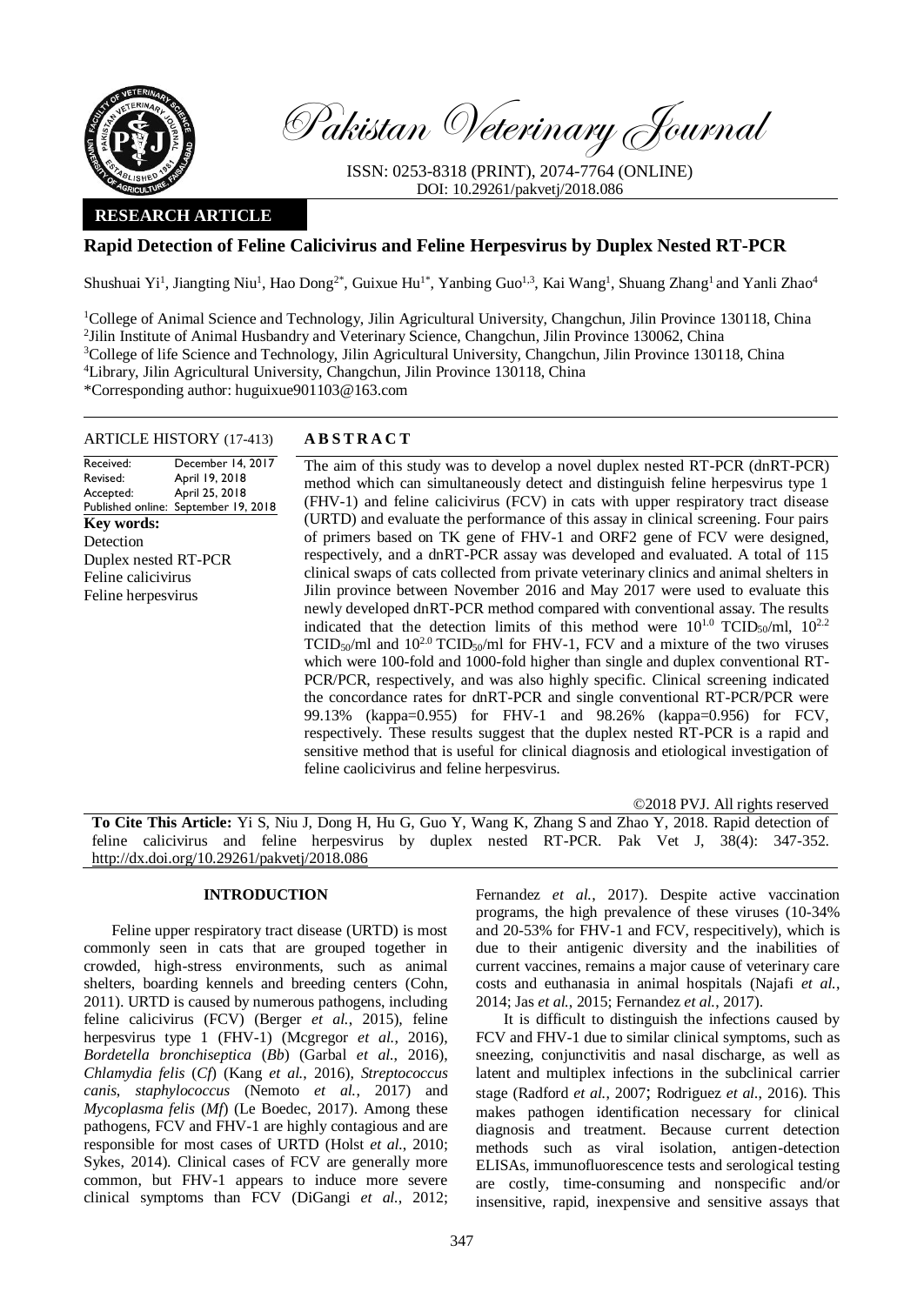Several studies have developed and evaluated PCR or reverse transcription PCR (RT-PCR) based assays, including conventional, nested, real time and multiplex RT-PCR/PCR, for rapid differentiation and detection of FCV and FHV-1(Sykes *et al.*[, 2001;](#page-5-10) [Marsilio](#page-5-11) *et al.*, 2005; Wang *et al.*[, 2017b;](#page-5-12) Meli *et al.*[, 2018\)](#page-5-13). However, the comparative results of these assays in previous reports revealed that the sensitivity of multiplex RT-PCR/PCR is lower than that of conventional and nested RT-PCR/PCR and that nested PCR/RT-PCR is more time-consuming than conventional and multiplex RT-PCR/PCR.

Therefore, the main objective of this study was to develop a duplex nested RT-PCR (dnRT-PCR) method that combines both multiplex and nested RT-PCR/PCR to detect and differentiate these two common respiratory viruses.

## **MATERIALS AND METHODS**

**Viral and bacterial strains:** Two viral strains were used as positive controls in this study: cell cultured adapted "CH-JL<sub>2</sub>" strain  $(10^{8.2} TCID<sub>50</sub>/ml)$  of FCV and cell cultured adapted "B" strain  $(10^{8.0} \text{ TCID}_{50}/\text{ml})$  of FHV-1, which were identified and stored in our laboratory. To determine the specificity of our methods, the following viruses and bacteria were used: Feline parvovirus (FPV), *Mycoplasma felis* (*Mf*), *Streptococcus canis* (*S. canis*), *Staphylococcus aureus* (*S. aureus*), *Bordetella bronchiseptica* (*Bb*) and *Chlamydia felis* (*Cf*). In addition, 115 oropharynx and/or conjunctival swabs collected from private veterinary clinics and animal shelters in Jilin province between November 2016 and May 2017 were used to evaluate this newly developed dnRT-PCR method.

Genome extraction: Genome of reference strains and clinical swabs were extracted using the  $Axy$ Prep<sup>TM</sup> Body Viral DNA/RNA Miniprep kit (CORNING Bio., China), and reverse transcribed to synthesize cDNA using the RevertAid first strand cDNA synthesis kit (Invitrogen, USA) according to the manufacturer's instructions.

**Duplex nested RT-PCR:** The oligonucleotide primers were designed based on the TK gene of FHV-1 and ORF2 gene of FCV were designed, respectively (Table

1). For the first reaction, the amplification was carried out in a total volume of 25 μl of reaction mixture containing 2.5 μl of  $10 \times Ex$  Taq<sup>TM</sup> buffer (Mg<sup>2+</sup> plus), 7.5 mM of dNTPs mixture, 10 pM of forward and reverse primer of each virus, 3 U Ex Taq<sup>TM</sup> DNA polymerase (Takara Bio., China) and 2.0 μl of synthetic cDNA mixture. Rnase free water was added to a total volume of 25 μl. The amplification was performed with a thermocycler (Bioer Co., China) using the following procedure: 1 cycle of predenaturation at 94°C for 5 min followed by 35 cycles of denaturation at 94°C for 45 sec, annealing at 63°C for 45 sec, extension at 72°C for 30 sec, and a final extension at 72°C for 10 min, and then stored at 4°C. The PCR product of the first reaction was used as a genetic template for the nested PCR. The reaction mixture was the same as the first reaction, but the amplification procedure's annealing temperature was set at 59°C. The amplified products from the 2 reactions were separated after electrophoresis on 1.5% agarose gels at 140 V for 20 min, and visualized using a gel documentation system (Wealtec, USA). φX174-Hinc Ⅱ digest and DL 1000 DNA marker (Takara Bio., China) were used as the molecular weight markers.

**Specificity and sensitivity of the dnRT-PCR:** The specificity of the dnRT-PCR assay was evaluated using FPV, *Mf*, *S. canis, S. aureus*, *Bb* and *Cf*. To determine the sensitivity of the dnRT-PCR, 10-fold serial dilutions of individual and a mixture of reference viral strains, ranging from  $10^{8.0}$  TCID<sub>50</sub>/ml to  $10^{1.0}$  TCID<sub>50</sub>/ml for FHV-1;  $10^{8.2}$ TCID<sub>50</sub>/ml to  $10^{1.2}$  TCID<sub>50</sub>/ml for FCV; and  $10^{8.0}$ TCID<sub>50</sub>/ml to  $10^{1.0}$  TCID<sub>50</sub>/ml for a mixture of the two viruses, were carried out in minimum essential medium (MEM) (HyClone Co., USA) before use. In addition, the sensitivity of the dnRT-PCR was compared with that of conventional RT-PCR/PCR and multiplex PCR developed previously by Sykes *et al.* [\(2001\)](#page-5-10).

**Evaluation of the dnRT-PCR on clinical samples:** To evaluate the performance (sensitivity and specificity) of the duplex nested RT-PCR on clinical specimens, a total of 115 oropharynx and/or conjunctival swabs were tested by this newly developed assay. The sensitivity and specificity were estimated by comparing this assay with a single conventional RT-PCR/PCR that acted as the "gold standard" for the detection of FHV-1 and FCV in this study. The data were calculated and analyzed as described in previous papers [\(Nguyen](#page-5-14) *et al.*, 2013).

**Table 1:** Primers designed for the duplex nested RT-PCR/PCR in this study

| Table 1: Primers designed for the dublex nested RT-PCR/PCR in this study |             |                       |                               |           |              |      |                            |  |
|--------------------------------------------------------------------------|-------------|-----------------------|-------------------------------|-----------|--------------|------|----------------------------|--|
| Virus                                                                    | Target gene | Primer                | Sequence                      | Position  | Product size | Тm   | Accession no. <sup>2</sup> |  |
| FHV-I                                                                    |             | HerpAF <sup>1st</sup> | 5'-AGATTTGCCGCACCATACCTTC-3'  | 566-587   |              | 63.1 |                            |  |
|                                                                          | Thymidine   | HerpAR <sup>1st</sup> | 5'-CCGGGCTTTGAAAACACTGAAT-3'  | 1078-1057 | $513-bp$     | 63.2 | M26660                     |  |
|                                                                          | kinase      | HerpBF <sup>2nd</sup> | 5'-TTGCCGCACCATACCTTCTTTTA-3' | 570-592   |              | 63.9 |                            |  |
|                                                                          |             | HerpBR <sup>2nd</sup> | 5'-TTAAGCTTCCCCCACCCATCA-3'   | 972-952   | 403-bp       | 64.0 |                            |  |
| <b>FCV</b>                                                               |             | CaliAF <sup>1st</sup> | 5'-CAACCTGCGCTAACGTGCTTA-3'   | 5318-5338 |              | 61.7 | U13992                     |  |
|                                                                          | Capsid      | CaliAR <sup>1st</sup> | 5'-TTCCCCCAAAAACYCCAGATC-3'   | 5998-5978 | $681-bp$     | 61.2 |                            |  |
|                                                                          | protein     | $CaliBF^{2nd}$        | 5'-CACTCAYGAGGCCATYGAC-3'     | 5332-5340 |              | 59.2 |                            |  |
|                                                                          |             | CaliBR <sup>2nd</sup> | 5'-TTCCCTTGGGTTTCAGATGTGC-3'  | 5867-5848 | 336-bp       | 63.7 |                            |  |

*Note:* <sup>a</sup> Accession no. indicates the GenBank accession number of reference sequence; <sup>1st</sup> HerpAF, HerpAR, CaliAF and CaliAF were the primers in the first round of duplex nested RT-PCR/PCR; 2nd HerpBF, HerpBR, CaliBF and CaliBF were the primers in the second round of duplex nested RT-PCR/PCR.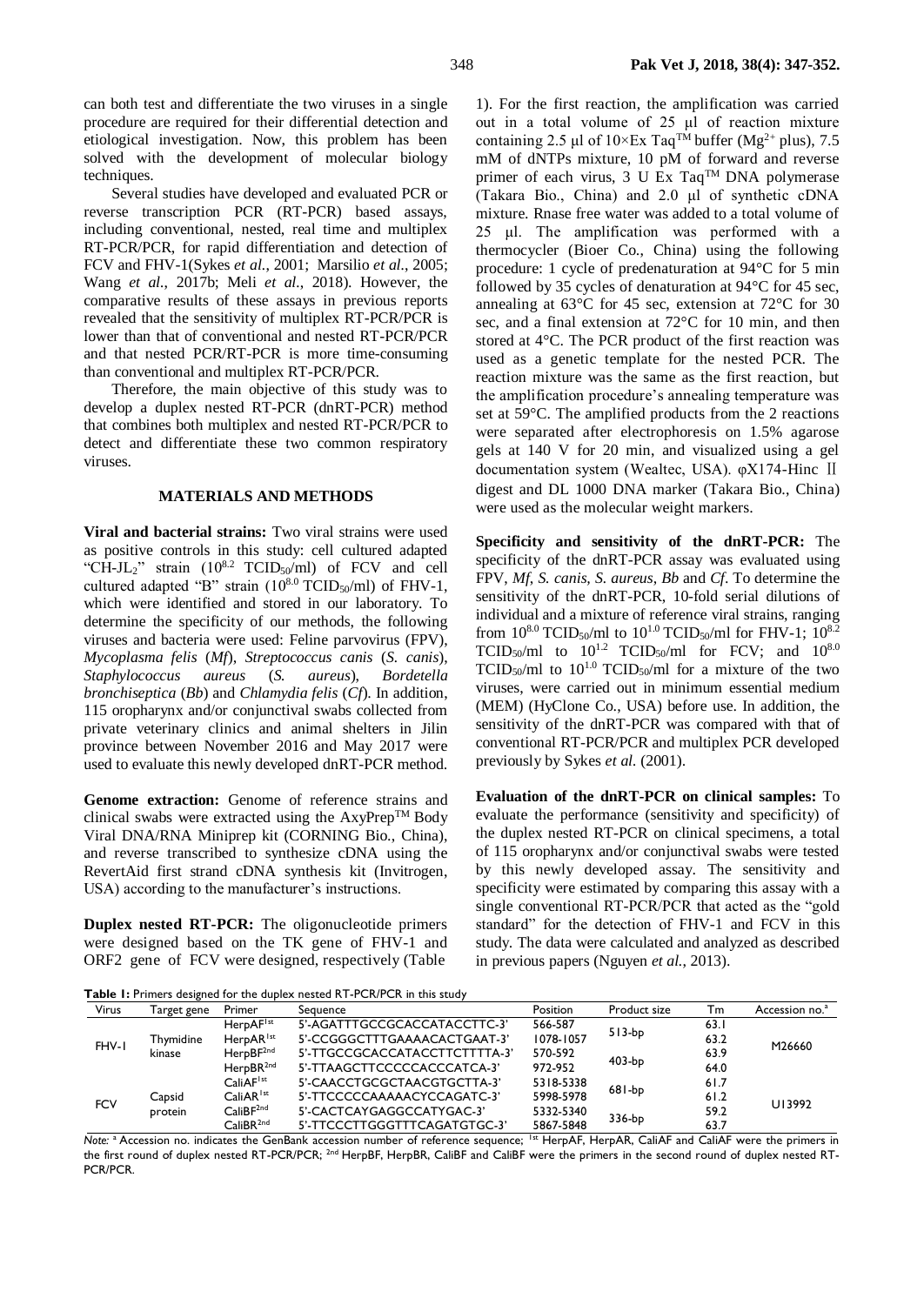## **RESULTS**

**Strategy and optimization of the duplex nested RT-**PCR: As expected, two viruses were amplified when using our primers designed in this study. The 513-bp and 681-bp specific fragments were displayed for FHV-1 and FCV using outer primers in the first reaction, respectively. And the 403-bp and 336-bp specific PCR products were obtained for these two viruses using inner primers (Fig. 1). Thus, we develop scientific strategy of dnRT-PCR to detect clinical samples. Firstly, extracting genome from clinical oropharyax and/or conjunctival swabs collected from cats; and then screening and distinguishing FCV and FHV-1 by dnRT-PCR (Fig. 1).

**Specificity of the dnRT-PCR:** The specificity of the dnRT-PCR was evaluated for the target organism using conventional and nested primers. First, we tested the specificity using positive reference strains in the following reactions: reaction mixture containing one primer pair and two positive templates, two primer pairs and one positive template, and two primer pairs and two positive templates. A single amplification product was obtained for each viral target in the different reactions, and no non-specific amplification products were observed. To further evaluate the specificity of the method, all specific amplification products were sequenced and compared with the reference gene in GenBank, and their identities were confirmed as FHV-1 and FCV (data not shown). Second, the other pathogens associated with feline upper respiratory disease, including FPV, *Mf*, *S. canis, S. aureus*, *Bb* and *Cf*, were tested using the dnRT-PCR assay to evaluate its analytical specificity. The detection results showed that there was no amplification product for the negative control or the

pathogens in the first reaction, and there was also no band for the second reaction (Fig. 2).

**Comparison of the sensitivity of the dnRT-PCR with conventional RT-PCR/PCR:** The results of the sensitivity of the dnRT-PCR compared with that of conventional RT-PCR/PCR are shown in Fig. 3. For the conventional RT-PCR/PCR, the detection limits of FHV-1 and FCV were  $10^{3.0}$  TCID<sub>50</sub>/ml and  $10^{4.2}$  TCID<sub>50</sub>/ml, respectively. For the conventional duplex RT-PCR/PCR, the detection limits of FHV-1, FCV and the mixture of the two viruses were  $10^{5.0}$  TCID<sub>50</sub>/ml,  $10^{5.2}$  TCID<sub>50</sub>/ml and  $10^{5.0}$  TCID<sub>50</sub>/ml, respectively. The dnRT-PCR detected the viral samples with a titer of  $10^{1.0}$  TCID<sub>50</sub>/ml,  $10^{2.2}$ TCID<sub>50</sub>/ml and  $10^{2.0}$  TCID<sub>50</sub>/ml for FHV-1, FCV and their combination, respectively. The results of the comprehensive comparison revealed that the analytical sensitivity of the dnRT-PCR was higher than that of the conventional single and multiplex RT-PCR/PCR, and the detection limits of the conventional assay were 100-fold and 1000-fold lower than that of dnRT-PCR, respectively. In addition, the sensitivity of dnRT-PCR using inner primers was 1000-fold greater than the sensitivity of the single PCR using outer primers.

**Testing results of the dnRT-PCR on clinical specimens:**  Table 2 summarizes the test data for the 115 clinical specimens detected using dnRT-PCR. Of these samples, 11.3%, 27.8% and 6.1% were positive for FHV-1, FCV and co-infection, respectively. Analysis results of a two-sided chi-square test indicated that there were significant differences (P<0.05) in the prevalence of FHV-1 and FCV, while the differences in the prevalence from samples obtained specifically from veterinary clinics and animal shelters for the same virus were not significant (P>0.05).



Fig. 1: Procedure and detection results of the duplex nested RT-PCR/PCR for FHV-1, FCV, and a mixture of the two viruses. M, molecular size marker (φX174-Hinc II digest); lane 1, FHV-1 and FCV; lane 2, FHV-1 (513-bp and 403-bp for the first (1<sup>st</sup>) and second (2<sup>nd</sup>) round amplifications, respectively); lane 3, FCV (681-bp and 336-bp for  $1<sup>st</sup>$  and  $2<sup>nd</sup>$  amplifications, respectively); lane 4, negative control.



**Fig. 2:** Specificity of the duplex nested RT-PCR/PCR for other pathogens of the infected feline respiratory tract. M, molecular size marker (φX174- Hinc Ⅱ digest); lane 1, FHV-1 and FCV; lane 2, FHV-1; lane 3, FCV; lane 4, Feline parvovirus; lane 5, *Mycoplasma felis* (*Mf*); lane 6, *Streptococcus canis* (*S. canis*); lane 7, *Staphylococcus aureus* (S. aureus); lane 8, *Bordetella bronchiseptica* (Bb); lane 9, *Chlamydia felis* (Cf); lane 10, negative control.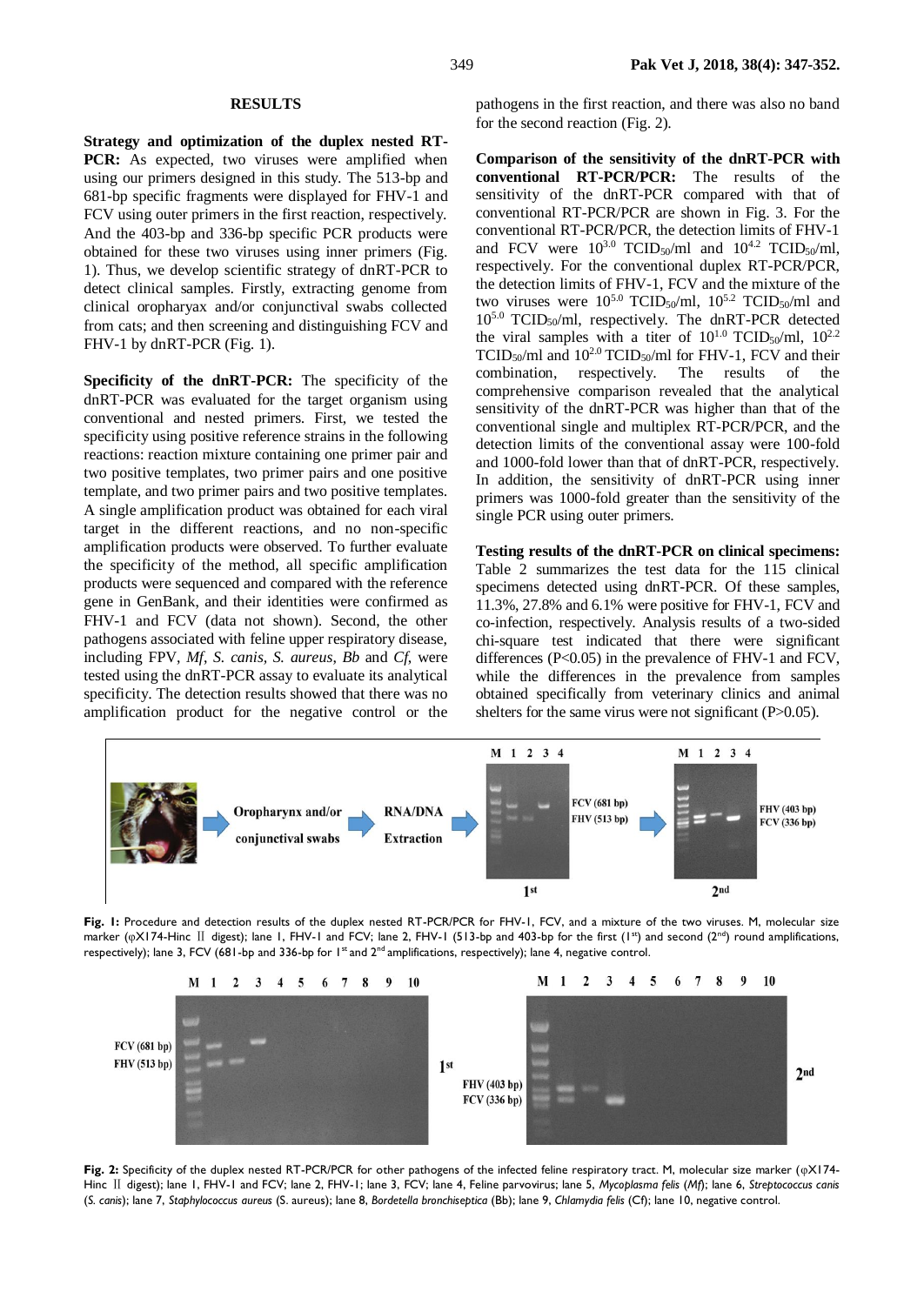

Fig. 3: Comparison of sensitivity among the newly developed duplex nested RT-PCR/PCR, single and duplex conventional RT-PCR/PCR described in previous papers for FHV-1, FCV, and a mixture of the two viruses. The numbers at the top indicate the tissue culture infectious doses of the virus dilutions (TCID<sub>50</sub>/ml).

**Table 2:** Screening test data of 115 clinical specimens by the dnRT-PCR/PCR method

|                    | No. of  | No. of positive samples (positive %) | Da        |           |       |  |
|--------------------|---------|--------------------------------------|-----------|-----------|-------|--|
| Sample source      | samples | FHV-I                                | FCV       | FHV-1+FCV |       |  |
| Veterinary clinics | 65      | 9(14.3)                              | 21(33.3)  | 5(7.9)    | 0.020 |  |
| Animal shelter     | 52      | 4(7.7)                               | 11(21.2)  | 2(3.9)    | 0.046 |  |
| total              | l I 5   | 13(11.3)                             | 32 (27.8) | 7(6.1)    | 0.003 |  |
|                    |         | 0.377                                | 0.209     | 0.454     |       |  |

*Note:* Positive rate = number of positive samples/total number of tested samples. Statistical analysis was performed by a two-sided chi-square test using PASW Statistics 17.0, and probability (p) value < 0.05 was considered as statistically significant. <sup>a</sup>The differences of prevalence among FHV-1 and FCV; <sup>b</sup> the differences of prevalence among veterinary clinics and animal shelters for the same virus.

|  |  |  | Table 3: Performance comparison of the duplex nested RT-PCR/PCR with single conventional RT-PCR/PCR for the detection of clinical specimens |
|--|--|--|---------------------------------------------------------------------------------------------------------------------------------------------|
|--|--|--|---------------------------------------------------------------------------------------------------------------------------------------------|

|            |   |    | Gold standard* |             | Performance evaluation of the dnRT-PCR/PCR VS "gold standard" |            |      |                   |       |
|------------|---|----|----------------|-------------|---------------------------------------------------------------|------------|------|-------------------|-------|
| dnRT-PCR   |   |    | CN             | Sensitivity | Specificity                                                   | <b>PPV</b> | NPV  | concordance rates | Kappa |
| FHV-I      |   |    |                | 100%        | 99.03%                                                        | 92.31%     | 100% | 99.13%            | 0.955 |
|            | N |    | 102            |             |                                                               |            |      |                   |       |
| <b>FCV</b> |   | 30 |                | 100%        | 97.65%                                                        | 93.75%     | 00%  | 98.26%            | 0.956 |
|            | N |    |                |             |                                                               |            |      |                   |       |

*Note:* P, positive; N, negative; CP, conditional positive; CN, conditional negative. \* Single conventional RT-PCR/PCR acted as the "gold standard". Sensitivity, specificity, positive predictive value (PPV), negative predictive value (NPV) and concordance rates were calculated and kappa values were obtained by the kappa statistic using the PASW Statistics 17.0.

**Performance evaluation:** The performance of dnRT-PCR was evaluated by comparing it with conventional assay. The sensitivity and specificity of the dnRT-PCR method were 100% and 99.03% for FHV-1, and 100% and 97.65% for FCV, respectively (Table 3). In addition, the concordance rates for dnRT-PCR and single conventional RT-PCR/PCR were 99.13% (kappa=0.955) for FHV-1 and 98.26% (kappa=0.956) for FCV (Table 3).

## **DISCUSSION**

Feline upper respiratory tract disease caused by FHV-1 and FCV is a significant disease that increases mortality in cats and wild felines, as well as the cost of clinical diagnosis. This may be due to the high prevalence of these two viruses (ranging from 10 to 53%) and the unreliability of available control measures [\(Cohn, 2011;](#page-4-0) [Fernandez](#page-4-4) *et al.*, 2017; [Thomas](#page-5-15) *et al.*, 2017). To optimize prevention and treatment programs and to reduce the spread of the disease, large-scale epidemiological data are required. The development of molecular biological techniques provides the possibility of achieving this goal. Multiplex RT-PCR/PCR has been developed and applied as rapid, sensitive and time-saving method to simultaneously detect and differentiate various respiratory and enteric viruses in previous reports [\(Choudhary](#page-4-5) *et al.*, [2013;](#page-4-5) [Radko](#page-5-16) *et al.*, 2017; Wang *et al.*[, 2017a;](#page-5-17) [Kowada](#page-5-18) *et* 

*al.*[, 2018\)](#page-5-18). However, it is confirmed that the sensitivity of multiplex RT-PCR/PCR is lower than conventional assays due to the competition among the primer pairs in the same reaction [\(Bellau-Pujol](#page-4-6) *et al.*, 2005). By contrast, the nested RT-PCR/PCR amplifies the reaction by obtaining amplification products based on the PCR products used as templates from the first round in the second reaction, making it more sensitive than conventional assays [\(Ben](#page-4-7)  Salem *et al.*[, 2010\)](#page-4-7). Therefore, we developed a novel duplex nested RT-PCR method, which combined the higher sensitivity of nested PCR with the simultaneous detection of multiplex PCR for feline upper respiratory viruses. We then analyzed and compared the sensitivity and specificity between dnRT-PCR and conventional RT-PCR/PCR for the detection of clinical specimens.

As reported in previous studies, optimizing all compositions in the reaction and amplification programs are critical for improving the specificity and sensitivity of dnRT-PCR [\(Ben Salem](#page-4-7) *et al.*, 2010; Saito *et al.*[, 2018\)](#page-5-19). In current study, the step-by-step protocol described by Nguyen *et al*. (2013) was used to optimize the strategy. First, the annealing temperature was determined using gradient PCR ranging from 55 to 68°C for each reaction, and the optimal annealing temperature of the multiplex PCR was then selected by analyzing that of each primer pairs. Next, all component concentrations (dNTP, primers, and DNA polymerase) were optimized based on the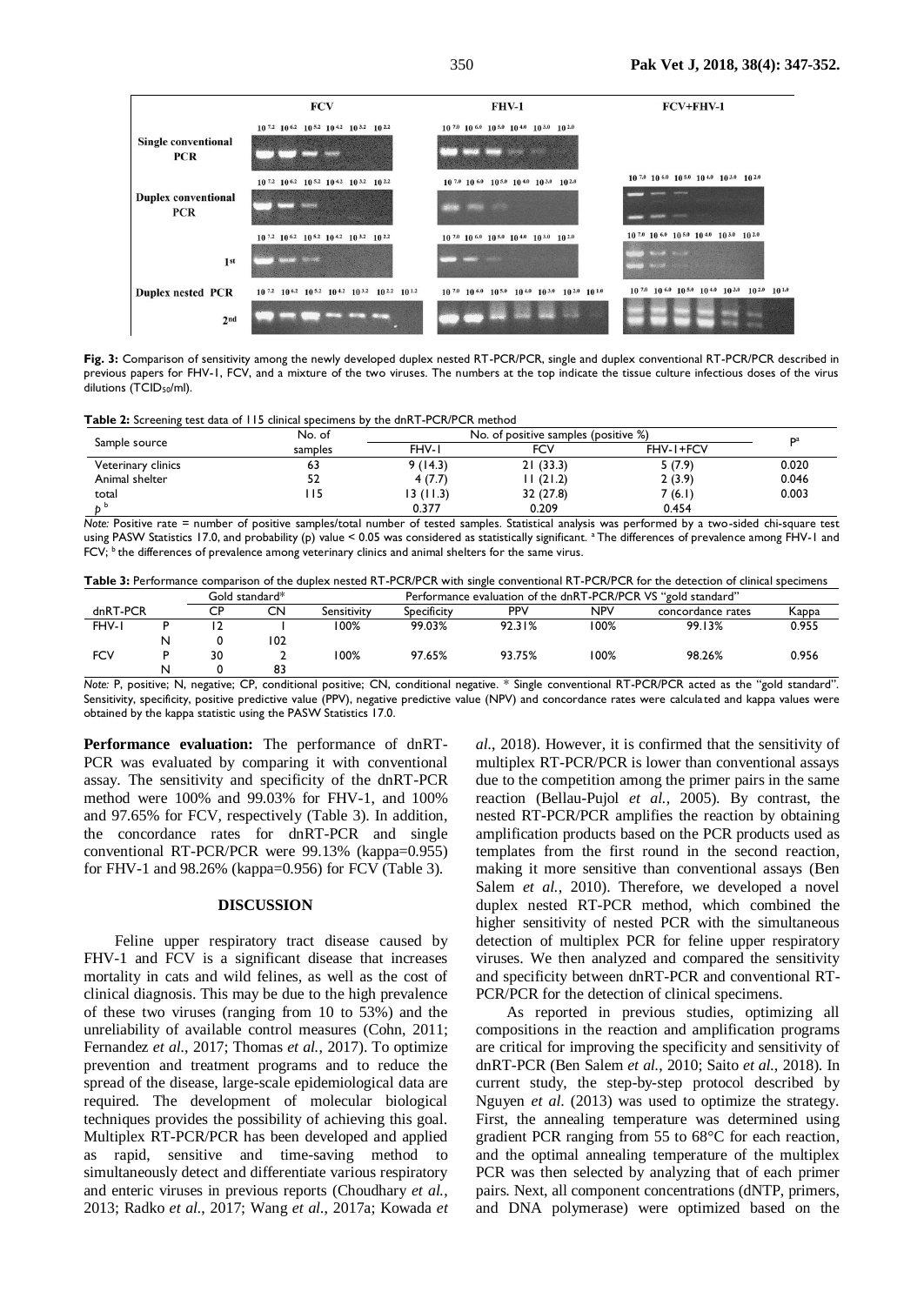results of the last optimization step. The optimization results showed that the annealing temperature of these two reactions was similar, and the annealing temperatures of the first reaction was set at 4°C higher than the nested reaction. The primer concentrations in the multiplex reaction mixture were lower than that of the traditional PCR. Finally, the optimized strategy was used to assess the performance of this novel assay developed in this study.

For nested PCR, the unspecific amplification product frequency was very high due to the many recombinants that formed between different primer pairs in the second reaction. Bellau-Pujol *et al*. (2005) developed three multiplex hemi-nested RT-PCR assays to detect 12 respiratory RNA viruses, but the unspecific bands that appeared in the hemi-nested RT-PCR deterred researchers from its using it in clinical testing. This is resolved in the newly developed dnRT-PCR assays by ensuring that the PCR products are well separated in the agarose and that the bands are single for each target virus (Fig. 1). Furthermore, all the amplified DNA fragments for each virus in the different reactions were sequenced, and the homology between the above sequences and their reference genomes were analyzed. The analysis results showed that the homology was higher than 99.7% (data not shown), which indicates the newly designed primers were reliably amplified the expected target genes. There were no amplification products for Feline parvovirus, *Streptococcus canis*, *Mycoplasma felis*, *Staphylococcus aureus*, *Bordetella bronchiseptica* or *Chiamydia felis*, assuring the specificity of this assay (Fig. 2).

To assess analytical sensitivity, successive 10-fold dilutions of viral strain combinations (FHV-1, FCV, and mixtures of FHV-1 and FCV) were tested by dnRT-PCR, conventional and duplex RT-PCR/PCR. The sensitivity of the novel dnRT-PCR ranged from  $10^{1.0}$  TCID<sub>50</sub>/ml to  $10^{2.2}$  $TCID<sub>50</sub>/ml$  for FHV-1, FCV and a mixture of the two viruses and was 100-fold and 1000-fold higher than that of the single and duplex conventional RT-PCR/PCR (Fig. 3). Thus, this newly developed dnRT-PCR method would be highly applicable to the screening of clinical samples with low viral titers. In previous studies, the sensitivity of single conventional RT-PCR/PCR for FCV and FHV-1 was compared with cell culture, and the results showed that RT-PCR/PCR was more sensitive than cell culture (Sykes *et al.*[, 2001](#page-5-10); [Marsilio](#page-5-11) *et al.*, 2005). However, the comparison of single RT-PCR/PCR and multiplex RT-PCR/PCR for FCV and FHV-1 was lacking. In our study, this comparison was carried out using reference primers, and the results indicated that single RT-PCR/PCR was 10 fold and 100-fold more sensitive than duplex RT-PCR/PCR, which is consistent with other studies on pathogen detection. In brief, the sensitivity of dnRT-PCR was higher than that of both single and duplex RT-PCR/PCR.

The clinical specimens from veterinary clinics and animal shelters in Jilin province were screened using the dnRT-PCR method. The results showed that the prevalence of FHV-1 and FCV was 11.3 and 27.8%, respectively, and the prevalence of the two viruses was statistically significant (Table 2). This result was the same as that of previous epidemiological studies, which

revealed that infections with FCV were more common [\(Henzel](#page-4-8) *et al.*, 2015; [Ravicini](#page-5-20) *et al.*, 2016; [Fernandez](#page-4-4) *et al.*[, 2017\)](#page-4-4). In addition, the screening results using dnRT-PCR and conventional RT-PCR/PCR are consistent, and the concordance rates were 99.13% for FHV-1 and 98.26% for FCV (Table 3), respectively, suggesting that the dnRT-PCR could be used as a highly specific and sensitive method to differentiate FHV-1 and FCV in clinical samples.

**Conclusions:** We have developed a novel duplex nested RT-PCR assay that can simultaneously detect FHV-1 and FCV in feline upper respiratory tract disease in this study. This assay is more sensitive and specific in detecting feline respiratory viruses than the conventional single and duplex PCR. In addition, this assay can reduce time and testing costs and will be useful for clinical diagnosis and etiological investigations in animal shelters and veterinary diagnostic laboratories, thereby optimizing the management programs and reducing the spread of disease.

**Acknowledgments:** This work was supported by National Key R&D Program of China [grant numbers 2017YFD0501700]; National Key R&D Program of China [grant number 2016YFD0501002]; and an agriculture industry project of China [grant number 201303042].

**Authors contribution:** SSY, JTN and GXH: conceived and designed the experiments. SSY, JTN and YBG: performed the experiments. KW and SZ: analyzed the data. SZ, HD and YLZ: contributed reagents/materials/ analysis tools. SSY, JTN and GXH: wrote the paper. SSY, HLW and HD: revised the paper.

### **REFERENCES**

- <span id="page-4-6"></span>Bellau-Pujol S, Vabret A, Legrand L*, et al.*, 2005. Development of three multiplex RT-PCR assays for the detection of 12 respiratory RNA viruses. J Virol Methods 126:53-63.
- <span id="page-4-7"></span>Ben Salem AN, Chupin Sergei A, Bjadovskaya Olga P*, et al.*, 2010. Multiplex nested RT-PCR for the detection of porcine enteric viruses. J Virol Methods 165:283-93.
- <span id="page-4-1"></span>Berger A, Willi B, Meli ML*, et al.*, 2015. Feline calicivirus and other respiratory pathogens in cats with Feline calicivirus-related symptoms and in clinically healthy cats in Switzerland. BMC Vet Res 11:282.
- <span id="page-4-5"></span>Choudhary ML, Anand SP, Heydari M*, et al.*, 2013. Development of a multiplex one step RT-PCR that detects eighteen respiratory viruses in clinical specimens and comparison with real time RT-PCR. J Virol Methods 189:15-9.
- <span id="page-4-0"></span>Cohn LA, 2011. Feline respiratory disease complex. Vet Clin North Am Small Anim Pract 41:1273-89.
- <span id="page-4-3"></span>DiGangi BA, Levy JK, Griffin B*, et al.*, 2012. Prevalence of serum antibody titers against feline panleukopenia virus, feline herpesvirus 1, and feline calicivirus in cats entering a Florida animal shelter. J Am Vet Med Assoc 241:1320-5.
- <span id="page-4-4"></span>Fernandez M, Manzanilla EG, Lloret A*, et al.*, 2017. Prevalence of feline herpesvirus-1, feline calicivirus, Chlamydophila felis and Mycoplasma felis DNA and associated risk factors in cats in Spain with upper respiratory tract disease, conjunctivitis and/or gingivostomatitis. J Feline Med Surg 19:461-9.
- <span id="page-4-2"></span>Garbal M, Adaszek L, Lyp P*, et al.*, 2016. Occurence of Bordetella bronchiseptica in domestic cats with upper respiratory tract infections. Pol J Vet Sci 19: 353-8.
- <span id="page-4-8"></span>Henzel A, Lovato LT and Weiblen R, 2015. Epidemiological status of felid herpesvirus type-1 and feline calicivirus infections in Brazil. Ciência Rural 45:1042-9.